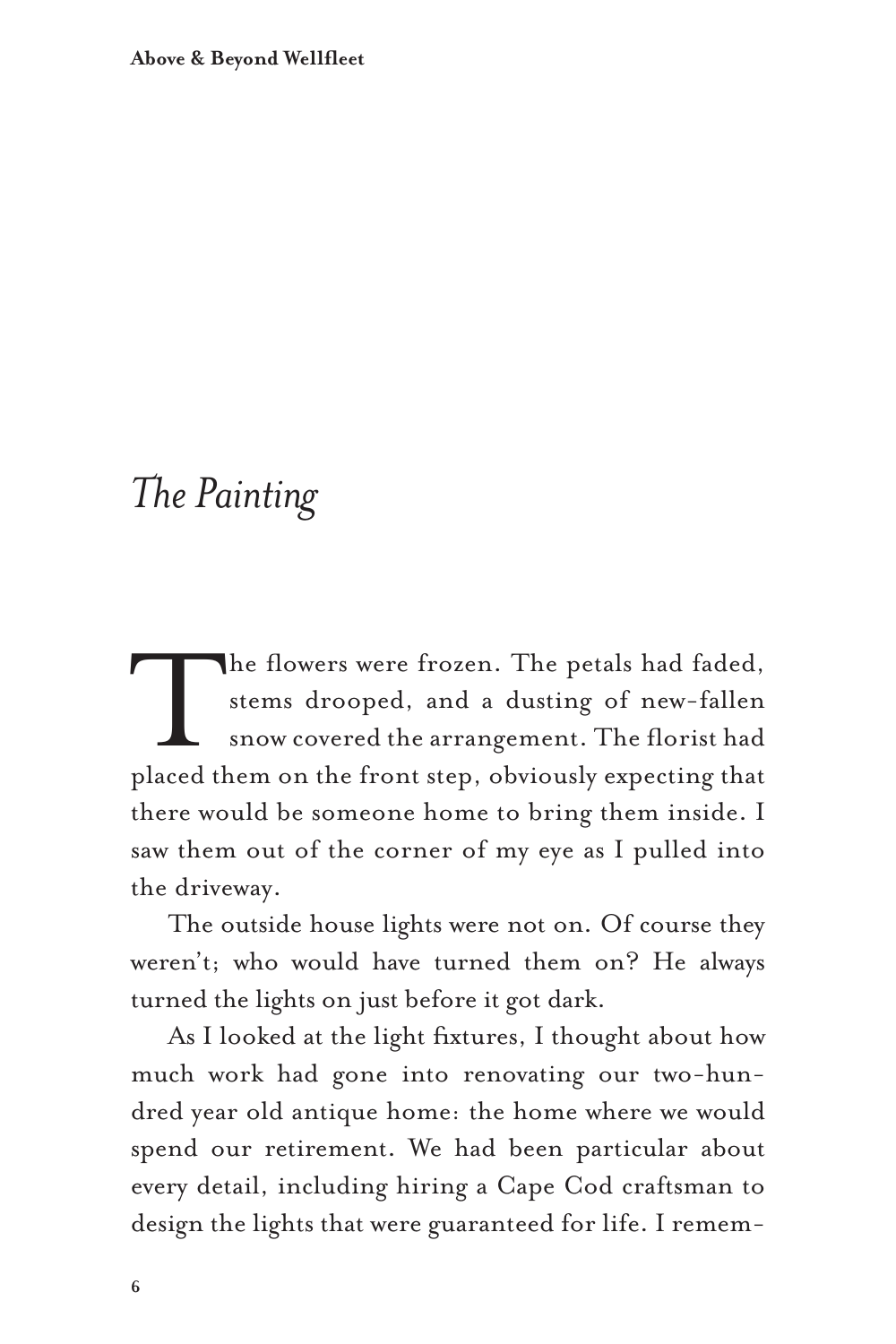bered how impressed I was with the promise "guaranteed for life." I now almost chuckled at the gallows humor. Instead, I kept staring at the house.

The front windows, which at night used to glow like eyes, were dark, but I could still see the lighted church steeple across the street reflected in the living room window. For several months during that last year, an owl had taken up residence in the steeple. I thought his hoots were mournful. But he sang at night, which I, at least, found comforting, because I had heard that if you hear an owl during the day, it is bad luck.

We'd had enough bad luck.

Fearing an owl hooting during the day was easier to think about than it was to truly hear the words spoken in doctors' offices, starting with the diagnosis that I suspected had been delivered too late.

I sat in the car for several minutes, summoning the strength to go inside. I wanted to stay in the car, but I was getting cold.

Twilight faded; it was now dark. I clutched the keys in my hand and walked slowly to the door. The light snow made the walk and steps slippery. I paused by the frozen flowers. I considered taking them inside. Instead, I took the card. By the light of the church steeple I saw that my niece had sent the flowers as a thoughtful gesture.

Just as I opened the door, the church bells rang three times. "Three bells," I could hear my husband saying, "three bells  $-$  it's 5:30." The church was one of the few in the country that rang its bells in nautical time.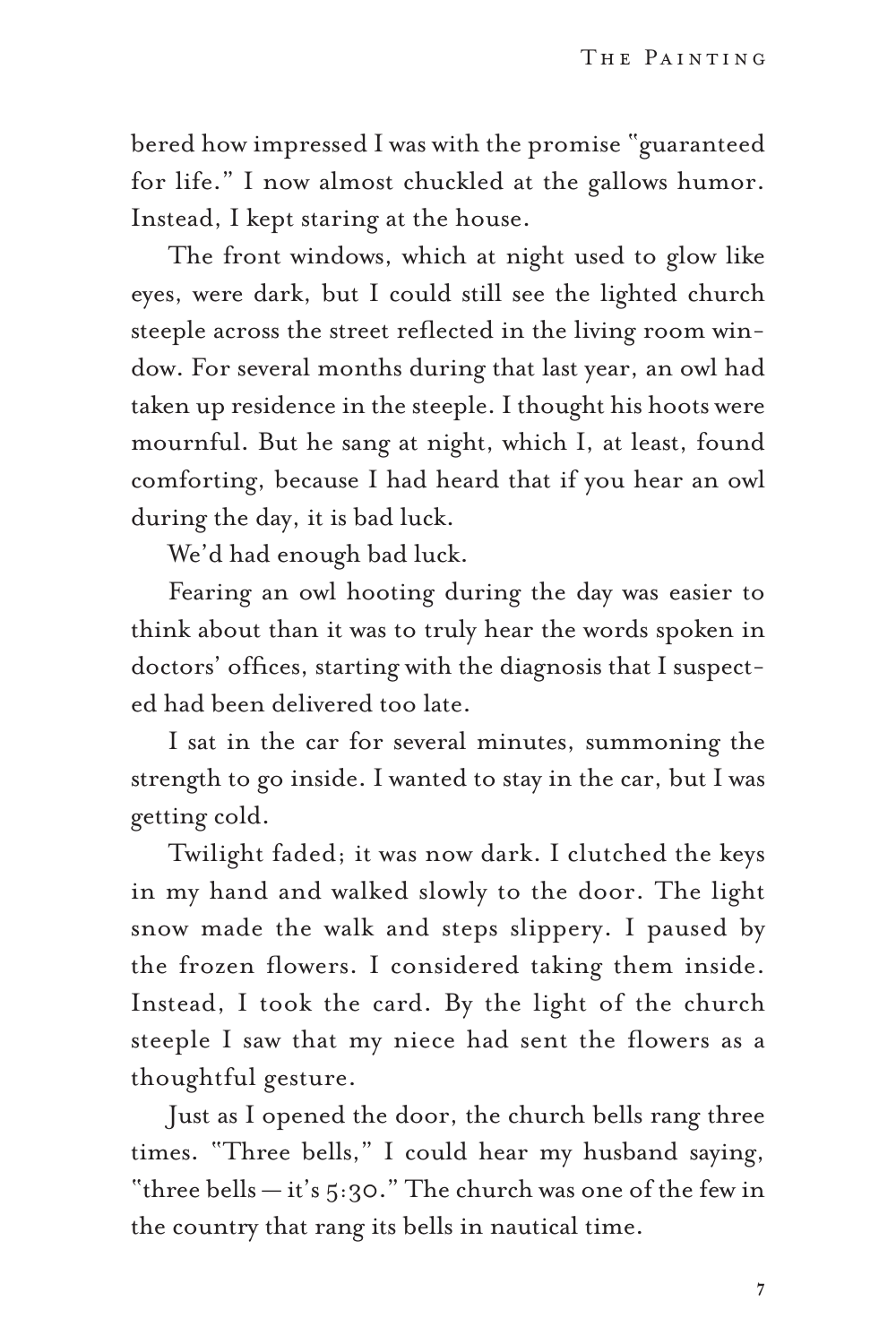The sound of the chimes was replaced with the beeping of our alarm system warning me that I had seconds to enter the code, the four digits of our birth years.

The house was cold. I had been gone for two weeks arranging the final farewell. Before I left, I had turned down the thermostat to 50 degrees, following our house rules. Against the rules, I turned up the thermostat to 80 degrees to heat up the house quickly. Then I turned on the lights.

The emptiness was exposed now. I thought to myself, "What could I have done to prepare myself for the shock of being in this dark house alone?" Rather than think about the answer, I reverted to what had become my way of dealing with piercing emotion: I turned away from it.

I left the house and went back outside to get my suitcase. I walked carefully, but I nearly fell on the newly painted red steps. Several months before, we had painted the steps and the front door red. Ancient Chinese believed that the color red drove away misfortune. In my muddled state, I had believed that if we painted the steps and door red, everything would be all right.

I had few coping mechanisms at the time. Mythology was easier to grasp than were the doctors' predictions. Painting the door and the steps red was a cruel hoax played on a weary mind struggling to remain hopeful. We were fixated on hope.

I pulled my suitcase out of the car, and carried it to the front door. This suitcase was filled with black clothes that I would probably give away. I had a habit of giving away any clothes I'd worn when we received bad news.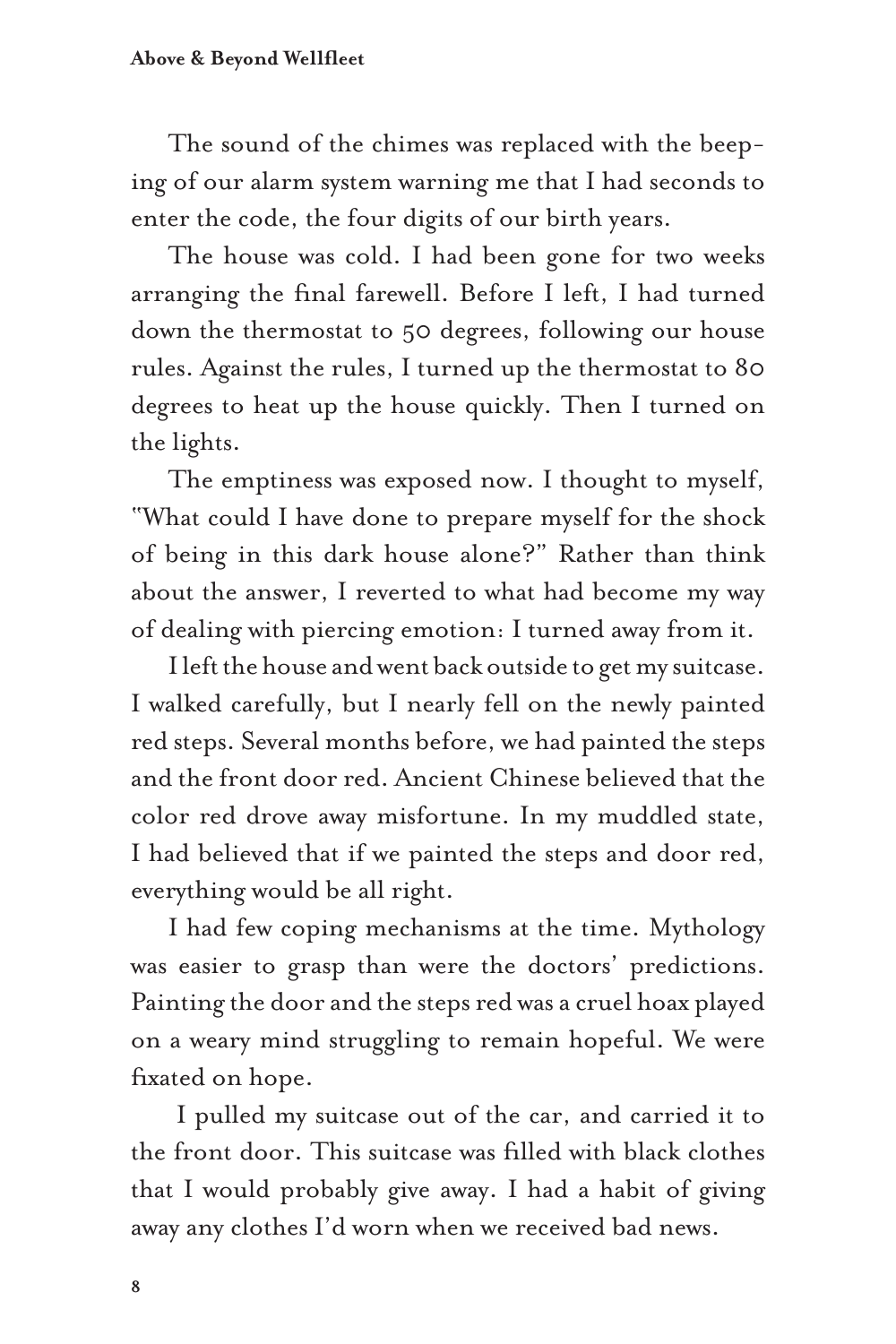When I got in the house, I locked the front door and set the suitcase down in the hall. I didn't have the strength to carry it to our bedroom. The word "our" stuck in my head like a dagger. Our house had become my house, and this new reality petrified me.

As I had done so often in the past four years, I slammed the door shut in my brain. Sometimes I imagined that a box inside my brain held my terror so tightly that my fears would never escape. The box was bursting as I stood in the hall of this cold and dark house. Some believe that love and hate are closely aligned. I never understood that; now I did. I loved this house, and now I had begun to hate it.

As I stood in the hall, trying to numb my brain from the siege of emotions, I felt new terrors. I was alone and vulnerable, and I was scared. A young mother had been murdered weeks before in the small Cape Cod town of Truro, one town beyond Wellfleet. The story had made national news. It was a particularly brutal murder, the first in Truro in many decades; no suspects had been arrested.

"Don't worry, you'll be safe." An echo was speaking.

Again, I questioned how I could have prepared myself for my return to the house. Should I have removed all the furniture? If I had, I would not have had to look at the dining room table and pictured family and friends gathered around it as we laughed away the inevitable sadness that hung around us like a clinging spider web.

I would not have seen the two chairs in front of the fireplace — I called it our winter bistro — one of which would now remain permanently empty. The gentleman's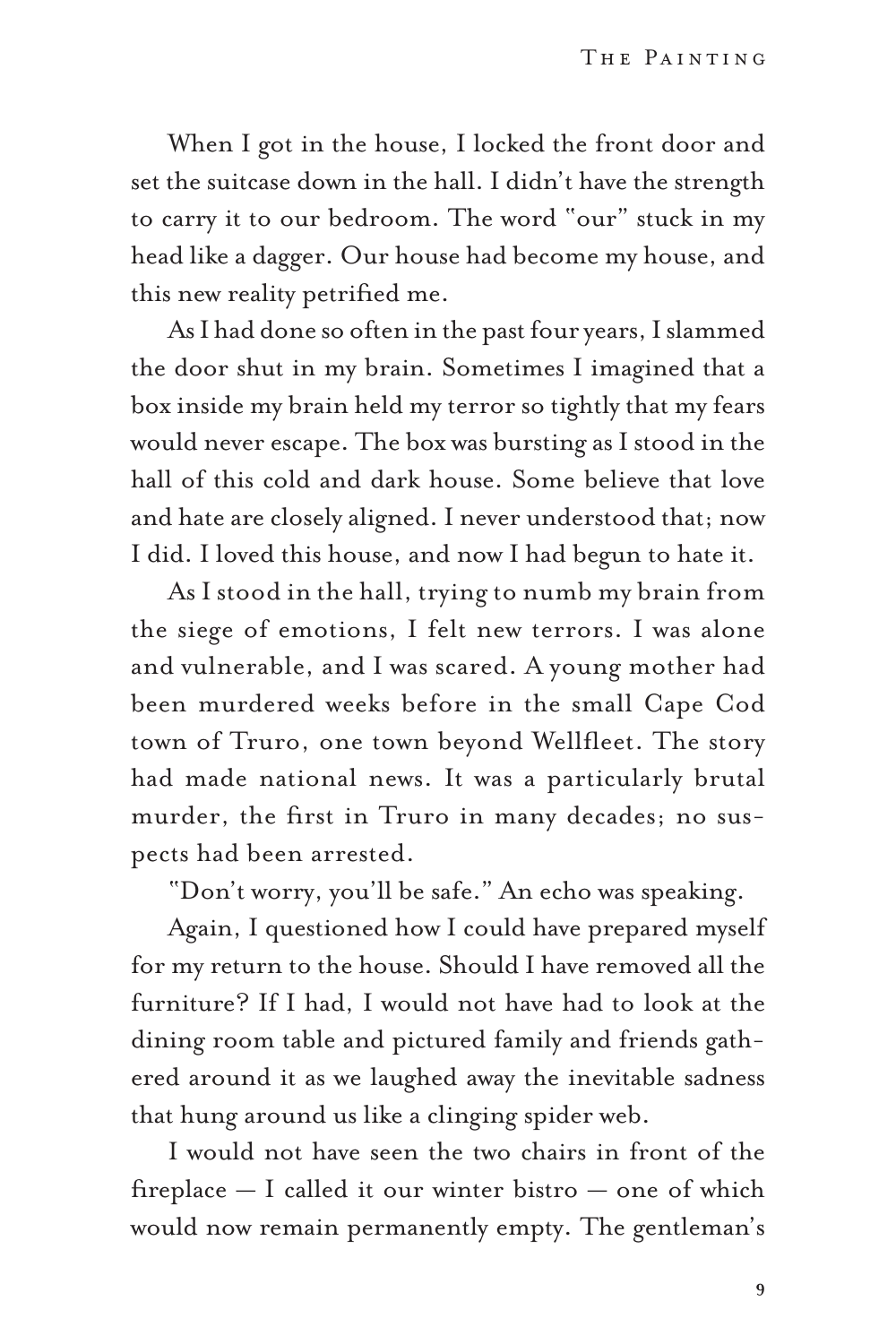chair was his chair in the small room where we watched television. What should I do with that?

"Come watch this touchdown," the echo was speaking again.

I had so much to learn. In an attempt to see my future, I would write in my journal. It held my sadness and my secrets. One particularly scary night, I crept downstairs, never waking him, and lit a candle. I sat down in one of the bistro chairs. I couldn't find my journal, but I found a small notebook I'd left on the kitchen counter that contained healthy recipes I had collected for my husband. I turned to the first empty page and, with a shaky hand, started to write. I poured my breaking heart onto these pages, for the first time admitting that the battle was probably lost.

I wrote for several hours. I pried open just a crack in the box in my head, letting out my deepest fears. I remember the date, December 16, 2001, a day that would live in my personal infamy. I had let out two unthinkable truths: The first was that my husband's courageous battle was nearly over. The second was that soon I would be learning to live alone, something I had never done in 55 years. The admissions were too much. I ripped out the pages, rumpled them in a tight little ball and quietly buried them in the kitchen rubbish bin.

Now, standing in the house, I was beginning to experience the learning-to-live-alone truth written that dark night as I took in the stark emptiness around me.

I was alone, but the house was full, crammed with memories, accentuating how empty it was.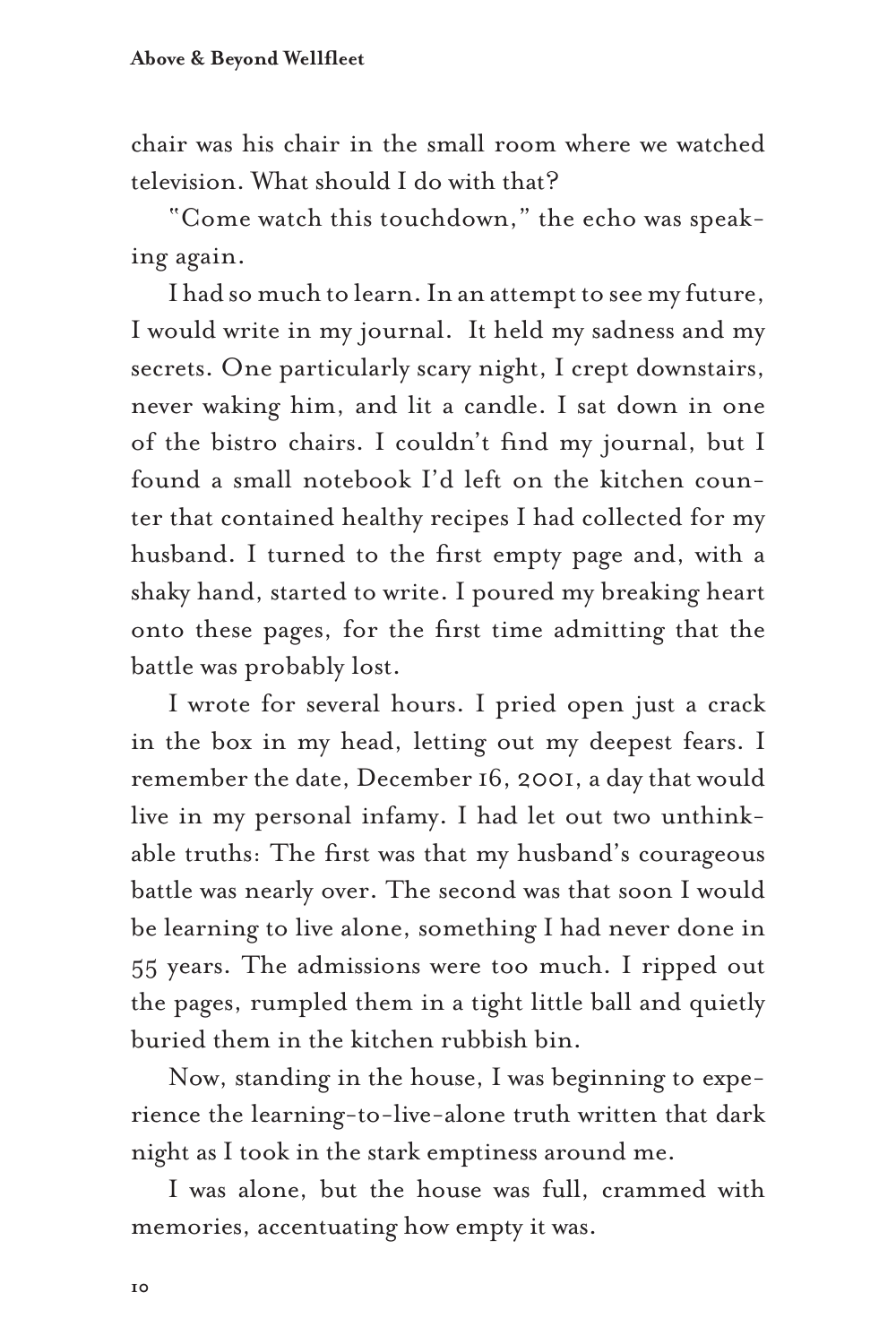We had filled the house with love. We had honored its past. We had carefully restored it, so that we could spend our retirement years here, creating our own history. The house was situated on top of one of the highest hills in Wellfleet on the outer Cape. We were told by a local historian that it was originally built on one of the islands in Wellfleet but the owner was fearful of flood tides, so he had the original structure moved by a team of horses to the highest point in town.

The house was safe. I tried to breathe in that comfort, as my eyes took in the bleakness that surrounded me. I mused, "Can this house protect me and make me feel safe again?"

I was exhausted so I forced myself to climb the stairs to the bedroom. When I walked in, I felt exposed. All the shades were up.

I went to the window overlooking Main Street and saw a man walking on the sidewalk. It was Wellfleet and it was winter; the sidewalks were normally empty, especially at night. He looked up. Did he see me? I yanked down the shade thinking, "Could this be the killer of the young mother?" At the same time, I wondered if these thoughts were going to become a part of my new life — being suspicious of any stranger walking on the sidewalk after dark.

I raced to reset the alarm and asked the house to keep me safe. Had I fooled myself? I thought the house, our retirement home, situated between an historic church and a harbor, would be my sanctuary. Instead, the house was chilled by love lost, darkened by loneliness, tainted by terror, and filled with dreams sabotaged.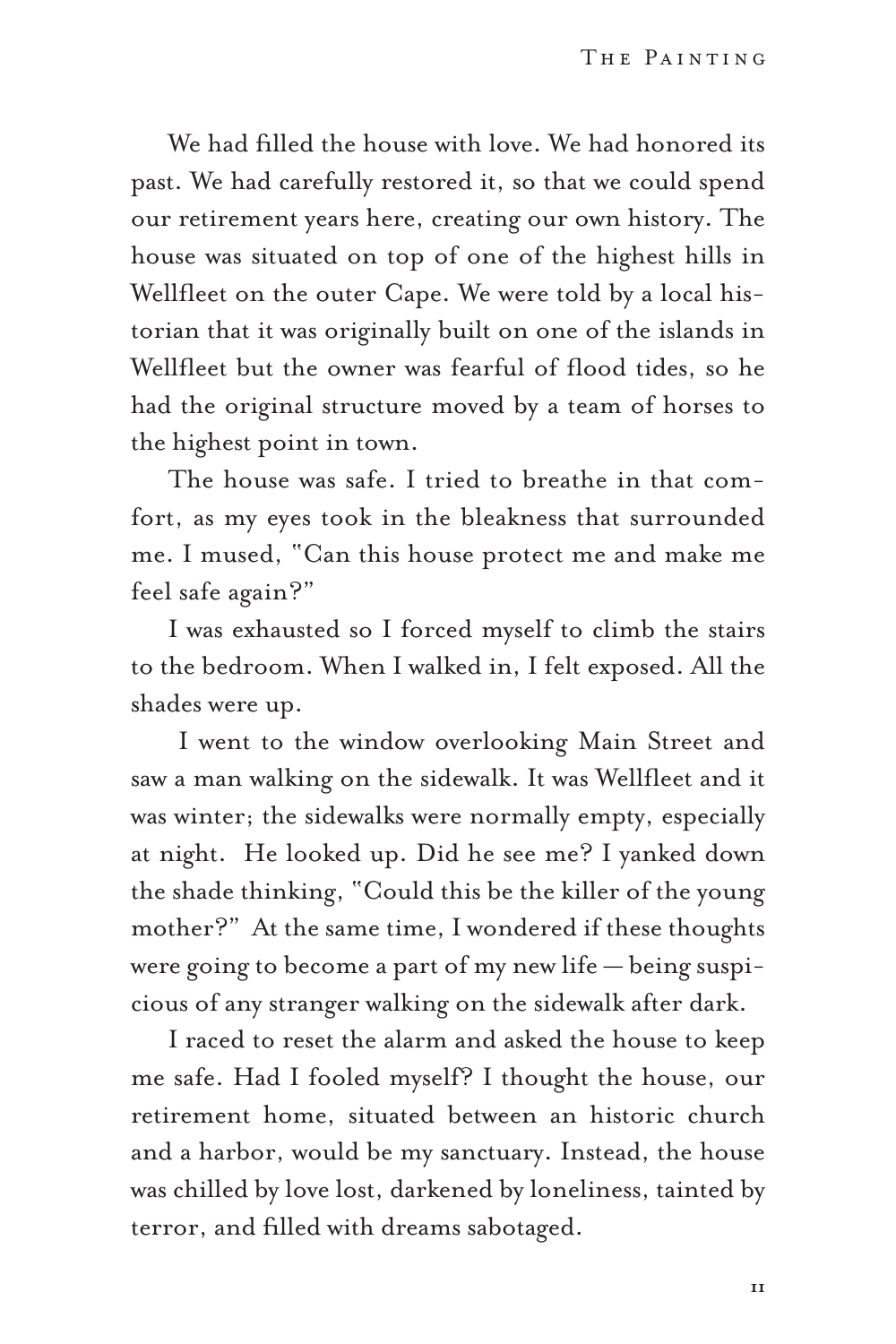I felt frozen by fear; I questioned whether I would ever again be happy in this house, a place where my husband's voice was an echo and his face a mirage. The house was the embodiment of him. Was it possible to integrate myself into it? Would the house accept just me?

My husband died on January 31, 2002, just as the new year had begun.

 $\overline{\phantom{a}}$ 

My melancholy made me question whether all of my new years would be cursed. I thought coming back to our house would make me stronger. Instead, it made me feel weak.

I worked hard over the next several months to make friends with the house. But each day we quarreled. I moved furniture and put away photographs. I tried to preserve the past, but pushed the house into the present. It wouldn't budge. I couldn't make the house happy.

I tried to ignore the fact that the house controlled my life. I began each day trying to win its favor. How did this contest begin? Who was in charge? The house had an unhealthy hold on me. As much as my heart ached, missing my husband, I began to realize that I could not live in his shrine.

I sometimes went to a Wellfleet coffee shop at the crack of dawn, trying to figure out if I could fit into this town. It was late February. Wellfleet's population fluctuates dramatically from summer to winter. After Columbus Day, there is almost a seismic whoosh of people exiting, shops closing, and traffic dwindling.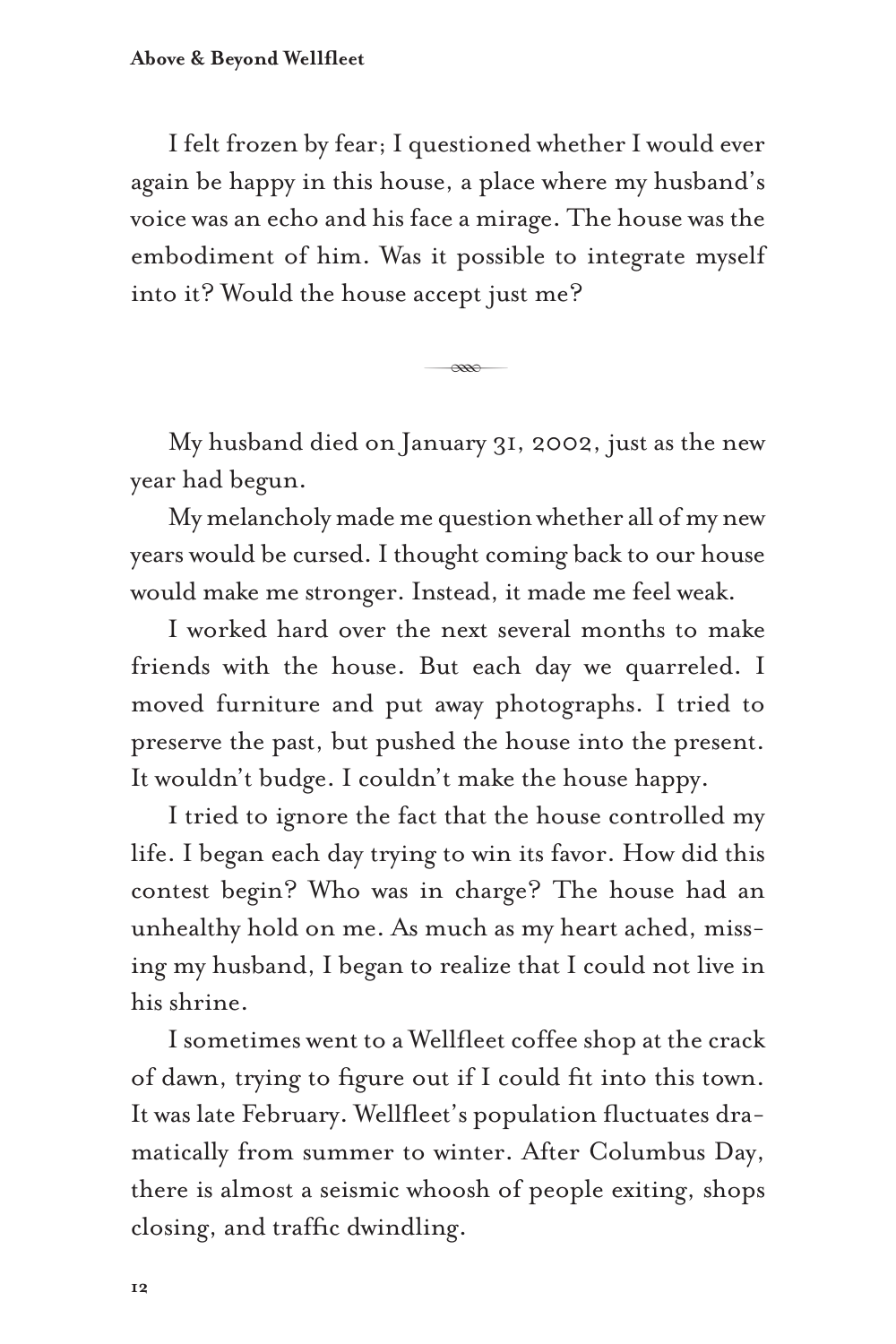The winters are desolate. If you have a companion to share the fireside, it is hardly noticeable. If you don't, being alone can be crushing. I had returned home alone to Wellfleet in winter.

I came to the Outer Cup coffee shop to be with people and to hear the locals banter. I would sit alone at a table with my journal, drinking coffee, and writing. While my husband and I owned a house in Wellfleet, we were not members of the community. We had created our own community with family and friends.

One morning, I walked into the coffee shop and noticed a beautiful watercolor painting by Traci Harmon (Traci Harmon-Hay) that had just been hung in the entrance; it was for sale. The image was of the town of Wellfleet bathed in an ice blue with our house in the center.

Above the town was a floating house, its windows glowing with warmth. The contrast between the beautiful little floating house and the icy stillness of the town below struck me instantly. I saw my husband in the floating house — safe, warm, peaceful and happy. My mind went inside the house and pictured him in this new place; I even imagined him sitting and warming himself by the fireplace that made the windows glow.

The painting forced me to see that my husband had moved away from me. He had a new house. This remarkable painting also made me see that I was not free. I was in our house, frozen and captive.

The title of the painting was "Above Wellfleet." I bought it. It had given me a personal epiphany. It is the painting on the cover of this book.